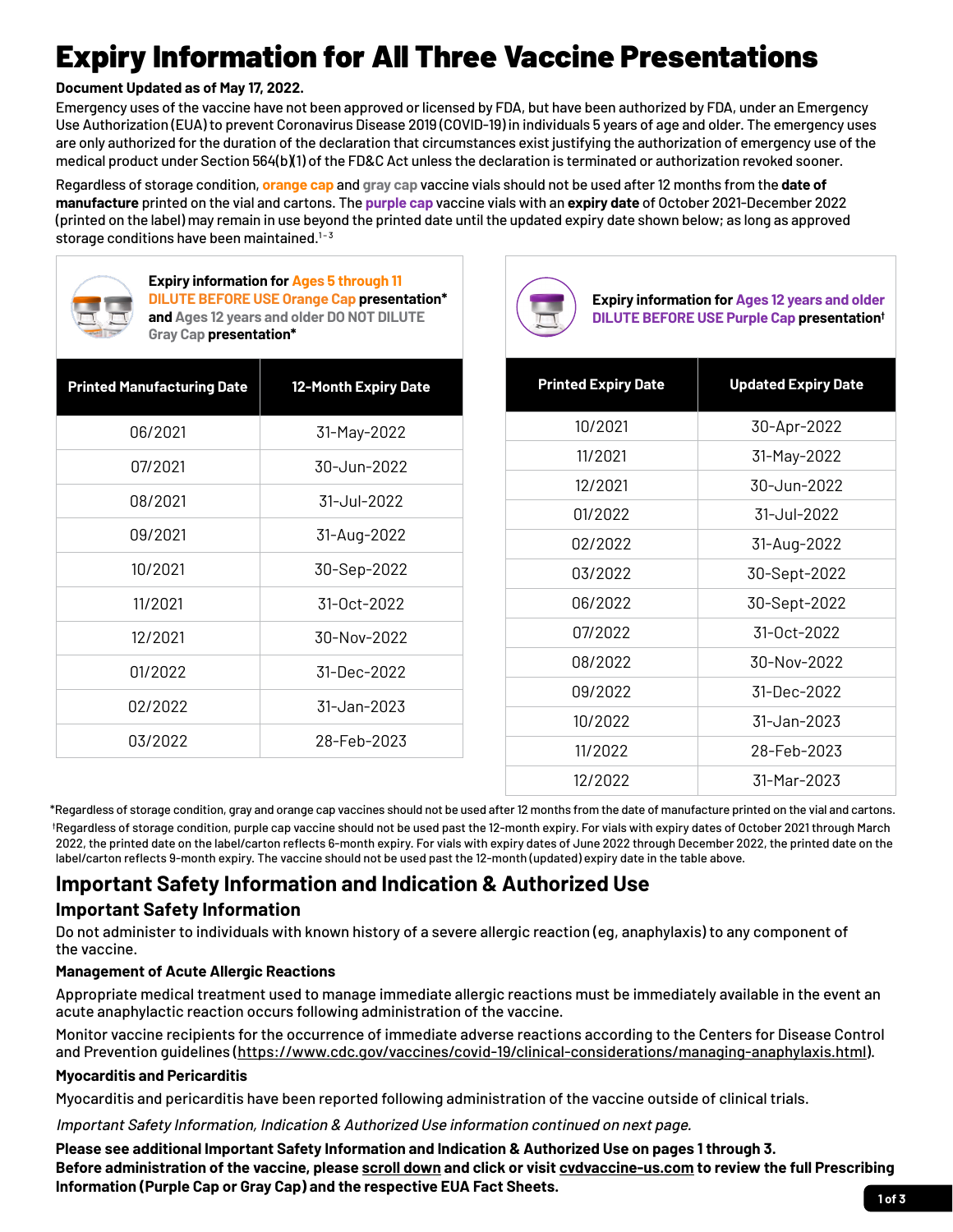# **Important Safety Information and Indication & Authorized Use (cont'd)**

Postmarketing data demonstrate increased risks of myocarditis and pericarditis, particularly within 7 days following the second dose. The observed risk is higher among males under 40 years of age than among females and older males. The observed risk is highest in males 12 through 17 years of age. Although some cases required intensive care support, available data from short-term follow-up suggest that most individuals have had resolution of symptoms with conservative management. Information is not yet available about potential long-term sequelae. The CDC has published considerations related to myocarditis and pericarditis after vaccination, including for vaccination of individuals with a history of myocarditis or pericarditis (https://www.cdc.gov/vaccines/covid-19/clinical-considerations/myocarditis.html).

#### **Syncope**

Syncope (fainting) may occur in association with administration of injectable vaccines, in particular in adolescents. Procedures should be in place to avoid injury from fainting.

#### **Altered Immunocompetence**

Immunocompromised persons, including individuals receiving immunosuppressant therapy, may have a diminished immune response to the vaccine.

#### **Limitation of Effectiveness**

The vaccine may not protect all vaccine recipients.

#### **Primary Series Adverse Events:**

In clinical studies (30 mcg modRNA) of participants 16 through 55 years of age, the most commonly reported adverse reactions (≥10%) were pain at the injection site (88.6%), fatigue (70.1%), headache (64.9%), muscle pain (45.5%), chills (41.5%), joint pain (27.5%), fever (17.8%), and injection site swelling (10.6%).

In clinical studies (30 mcg modRNA) of participants 56 years of age and older, the most commonly reported adverse reactions (≥10%) were pain at the injection site (78.2%), fatigue (56.9%), headache (45.9%), muscle pain (32.5%), chills (24.8%), joint pain (21.5%), injection site swelling (11.8%), fever (11.5%), and injection site redness (10.4%).

In a clinical study (30 mcg modRNA) of adolescents 12 through 15 years of age, adverse reactions following the administration of the primary series included pain at the injection site (90.5%), fatigue (77.5%), headache (75.5%), chills (49.2%), muscle pain (42.2%), fever (24.3%), joint pain (20.2%), injection site swelling (9.2%), injection site redness (8.6%), lymphadenopathy (0.8%), and nausea (0.4%).

In a clinical study (10 mcg modRNA) in children 5 through 11 years of age, adverse reactions following administration of any primary series dose included pain at the injection site (84.3%), fatigue (51.7%), headache (38.2%), injection site redness (26.4%), injection site swelling (20.4%), muscle pain (17.5%), chills (12.4%), fever (8.3%), joint pain (7.6%), lymphadenopathy (0.9%), nausea (0.4%), rash (0.3%), malaise (0.1%), and decreased appetite (0.1%).

#### **Booster Dose Adverse Events:**

In a clinical study (30 mcg modRNA) of participants 18 through 55 years of age, adverse reactions following administration of a first booster dose were pain at the injection site (83.0%), fatigue (63.7%), headache (48.4%), muscle pain (39.1%), chills (29.1%), joint pain (25.3%), lymphadenopathy (5.2%), nausea (0.7%), decreased appetite (0.3%), rash (0.3%), and pain in extremity (0.3%).

In a clinical study (10 mcg modRNA) in children 5 through 11 years of age, adverse reactions following administration of a single booster dose were injection site pain (73.9%), fatigue (45.6%), headache (34.0%), muscle pain (18.3%), injection site swelling (16.4%), injection site redness (15.6%), chills (10.5%), fever (6.7%), joint pain (6.7%), diarrhea (4.9%), lymphadenopathy (2.5%), and vomiting (2.4%).

## **Indication & Authorized Use Indication**

COMIRNATY® is a vaccine indicated for active immunization to prevent coronavirus disease 2019 (COVID-19) caused by severe acute respiratory syndrome coronavirus 2 (SARS-CoV-2) in individuals 16 years of age and older.

#### **Interchangeability**

When prepared according to their respective instructions for use, the FDA-approved COMIRNATY® (COVID-19 Vaccine, mRNA) and the EUA-authorized Pfizer-BioNTech COVID-19 Vaccine for individuals 12 years of age and older can be used interchangeably without presenting any safety or effectiveness concerns. COMIRNATY® (COVID-19 Vaccine, mRNA) and the Pfizer-BioNTech COVID-19 Vaccine intended for individuals 12 years of age and older (purple cap and gray cap) **should not be used** for individuals **5 through 11 years of age** because of the potential for vaccine administration errors, including dosing errors.

#### Authorized Use continued on next page.

**Please see additional Important Safety Information and Indication & Authorized Use on pages 1 through 3. Before administration of the vaccine, pleas[e scroll down a](#page-2-0)nd click or visi[t cvdvaccine-us.com t](http://cvdvaccine-us.com)o review the full Prescribing Information (Purple Cap or Gray Cap) and the respective EUA Fact Sheets.**